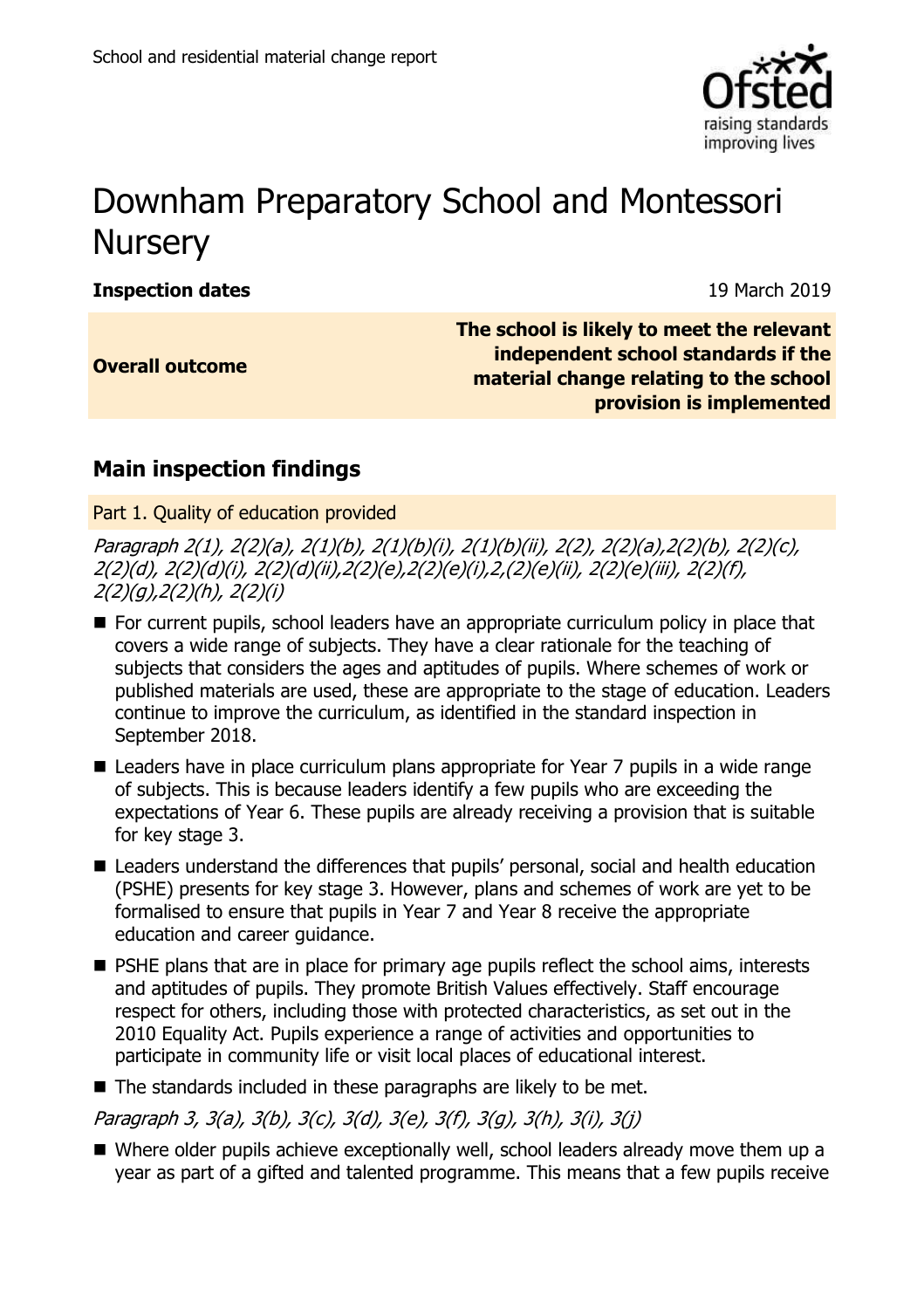

education that is currently at the standard for Year 7. This is one of the age groups that school leaders wish to formally offer if the material change is accepted. The curriculum is suitably planned for their age and aptitudes and demonstrates that leaders have thought about the requirements of the key stage 3 curriculum.

- Currently, leaders provide a good quality of education for all pupils. Pupils have opportunities to learn and make good progress in a wide range of subjects. Leaders have chosen to teach key stage 2 pupils in subject-specific rooms with specialist teachers. As a result, pupils are already familiar with different approaches to learning, so the transition into Years 7 and 8 is appropriate and suitable.
- $\blacksquare$  The school has effective systems in place to measure the academic progress of key stage 3 pupils that includes comparing with other pupils of a similar age nationally. Since the previous inspection, the headteacher ensures that staff use this information increasingly well to plan learning that helps pupils make better progress. This is especially the case in English and mathematics, but not exclusively so.
- Resources are suitable. Older pupils use the internet for research in history, for example. Pupils have opportunities to develop their creative learning through participation in school productions. The music room is well resourced so that pupils develop their skills and appreciation of different musical genres.
- $\blacksquare$  The standards included in these paragraphs are likely to be met.

#### Paragraph 4

- The school's assessment system is firmly in place. Parents receive information regarding their child's performance. The headmaster ensures that the material used to assess pupils' performance is recognised nationally so that the information leaders have is accurate and reliable. Pupils are making good progress.
- The standard included in this paragraph is likely to be met.

Part 2. Spiritual, moral, social and cultural development of pupils

Paragraph 5, 5(a), 5(b), 5(b)(i), 5(b)(ii), 5(b)(iii), 5(b)(iv), 5(b)(v), 5(b)(vi), 5(b)(vii), 5(c), 5(d), 5(d)(i), 5(d)(ii), 5(d)(iii)

- At the previous inspection, the quality of pupils' spiritual, moral, social and cultural education was judged to be a strength. This remains the case. Adults actively promote mutual respect and tolerance of those with different faiths, beliefs and cultures.
- There is suitable provision for encouraging pupils to distinguish right from wrong. There is a clear code of conduct that is positive and respectful. Pupils demonstrate a desire to learn. They share their views and opinions respectfully and thoughtfully.
- There are several extra-curricular activities on offer to pupils. Many of the activities are suitable for key stage 3 pupils. Pupils also join with another school close by to create teams to play in local sporting events.
- **Pupils behave well in lessons and around the school. They are respectful and** articulate. In lessons, older pupils explain their understanding maturely and use technical and subject-specific vocabulary effectively. This indicates that concepts have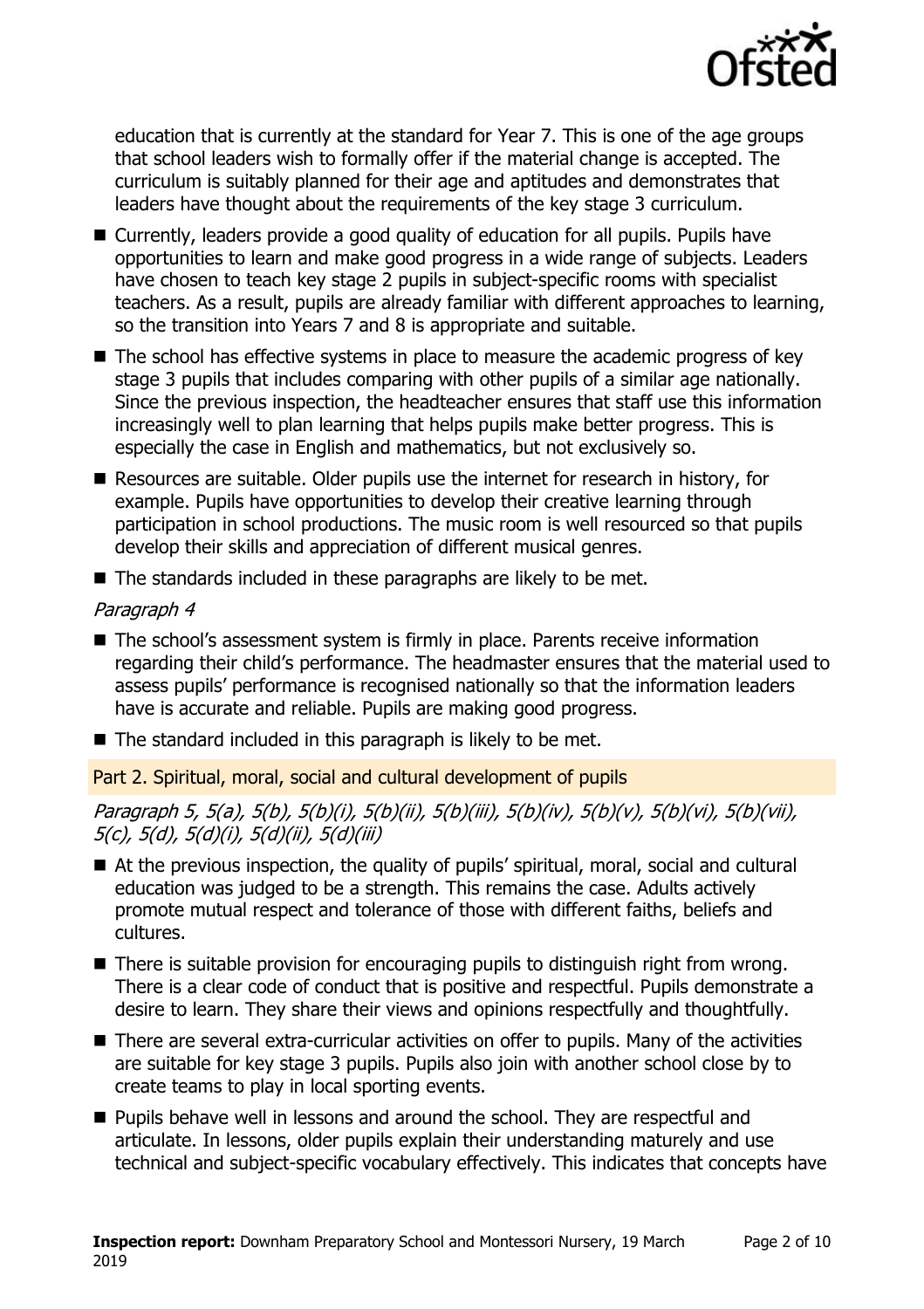

previously been taught well and remembered.

■ The standard for the spiritual, moral, social and cultural development of pupils is likely to be met.

#### Part 3. Welfare, health and safety of pupils

#### Paragraph 7, 7(a),7(b)

- The school's safeguarding policy is in date and reflects the current guidance from the Secretary of State. Staff are regularly trained and updated so that child protection practices reflect the policies. Safeguarding was judged to be effective in September 2018.
- There is clear accountability for safeguarding and child protection in the school. The designated safeguarding leader and staff have been appropriately trained in line with 'Keeping Children Safe in Education' (2018). Posters around the school and in staff areas help ensure that staff understand their responsibilities and the procedures to use.
- Leaders have considered the safeguarding implications of their material change, including when further staff may need to be employed, and induction and training needs.
- The standards included in this paragraph are likely to be met.

#### Paragraph 11

- Leaders have implemented an appropriate health and safety policy. The policy is kept up to date and monitored by the headmaster.
- $\blacksquare$  The standard included in this paragraph is likely to be met.

#### Paragraph 12

- The school has suitable plans and evacuation procedures in place. Staff undertake regular fire drills, so adults and pupils are fully aware of the school procedures.
- Leaders ensure the building is well maintained with respect to fire safety. Fire exits are well maintained.
- $\blacksquare$  The standard included in this paragraph is likely to be met.

#### Paragraph 14

- Leaders make sure that pupils are appropriately supervised at all times of the school day. Leaders are aware of the differences in supervision requirements for older pupils if the material change is granted. They have considered this aspect carefully and have already identified areas of the school that can be for key stage 3 pupils' sole use.
- $\blacksquare$  In the previous inspection report, it was mentioned that relationships between staff and pupils were strong. This continues to be the case.
- $\blacksquare$  The standard included in this paragraph is likely to be met.

#### Paragraph 16, 16(a), 16(b)

■ Leaders have implemented an appropriate risk assessment policy. Risks are suitably identified, and actions, accountability and emergency procedures are clear.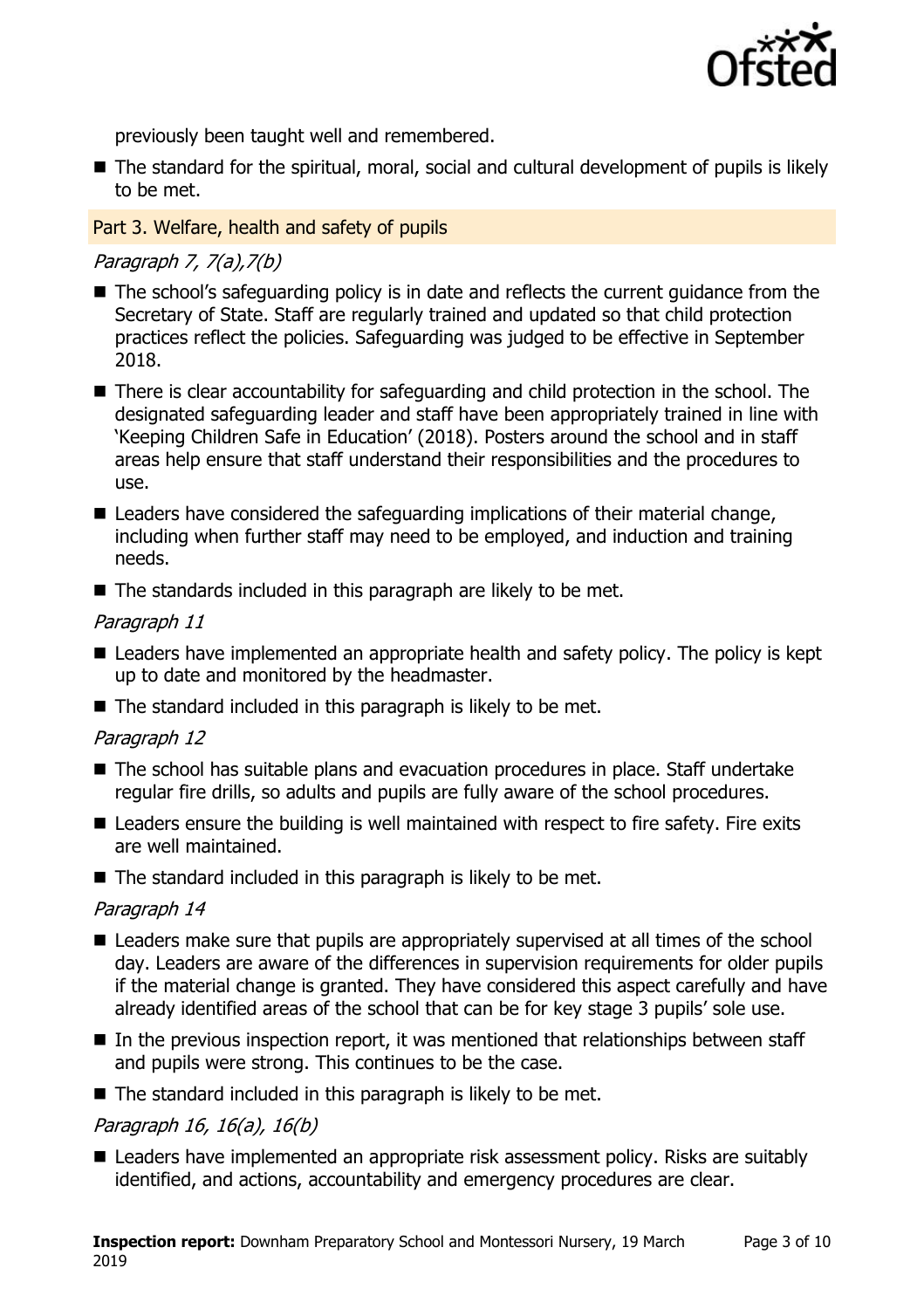

- Staff ensure that they supervise younger pupils well when moving between school buildings. Leaders have assessed the potential risks on-site and take reasonable steps to reduce them.
- $\blacksquare$  The standard included in this paragraph is likely to be met.

Part 4. Suitability of staff, supply staff, and proprietors

Paragraph 18(2), 18(2)(a), 18(2)(b), 18(2)(c), 18(2)(c)(i), 18(2)(c)(ii), 18(2)(c)(iii), 18(2)(c)(iv), 18(2)(d), 18(2)(e), 18(2)(f), 18(3), 19(2), 19(2)(a), 19(2)(a)(i), 19(2)(a)(i)(aa), 19(2)(a)(i)(bb), 19(2)(a)(i)(cc), 19(2)(a)(ii), 19(2)(b),19(2)(c), 19(2)(d), 19(2)(d)(i), 19(2)(d)(ii), 19(2)(e), 19(3), 20(6), 20(6)(a), 20(6)(a)(i), 20(6)(a)(ii), 20(6)(b),20(6)(b)(i), 20(6)(b)(ii), 20(6)(b)(iii), 20(6)(c), 21(1), 21(2), 21(3), 21(3)(a), 21(3)(a), 21(3)(a)(i), 21(3)(a)(ii), 21(3)(a)(iii), 21(3)(a)(iv), 21(3)(a)(v), 21(3)(a)(vi), 21(3)(a)(vii), 21(3)(a)(viii), 21(3)(b), 21(4), 21(5), 21(5)(a), 21(5)(a)(i), 21(5)(a)(ii), 21(5)(b), 21(5)(c), 21(6), 21(7), 21(7)(a), 21(7)(b)

- Leaders have employed teachers who already have previous experience and subject expertise that are appropriate to teach pupils in Years 7 and 8. From September 2019, the projected numbers of pupils who will be taught in Year 7 is very small. Leaders expect these pupils to be taught by current staff.
- Since September 2018, no new staff have been employed. As a result, checks on the school's record for the suitable employment of adults to work with children were not made during this material change. In September, this record was compliant, and the standard met.
- Leaders have a good understanding of the range of checks for employing suitable staff to work with children, that follow the guidance from the Secretary of State.
- If leaders continue to follow current or updated guidance regarding the suitability of staff, supply and proprietors, then the standards included in these paragraphs are likely to be met.

Part 5. Premises of and accommodation at schools

Paragraph 23(1), 23(1)(a), 23(1)(b), 23(1)(c), 24(1), 24(1)(a), 24(1)(b), 24(1)(c), 24(2), 25, 26, 27, 27(a), 27(b), 28(1), 28(1)(a), 28(1)(b), 28(1)(c), 28(1)(d), 28(2), 28(2)(a), 28(2)(b), 29(1), 29(1)(a), 29(1)(b)

- $\blacksquare$  Suitable and firm plans are in place for the introduction of changing rooms for the proposed secondary aged pupils. These changing rooms include showers and are appropriate for privacy and changing for physical education lessons.
- The medical room in the school house is suitable for treatment of pupils. It is close to water and toilet facilities. In the main school building, there is a further and suitable medical room.
- Since the previous inspection in September 2018, the proprietor has changed the organisation of the school playground. Currently, work is underway to add an adventurous climbing apparatus that is suitable for older pupils, including those in key stage 3.
- Currently, pupils are taught in separate and subject-specific rooms. These rooms are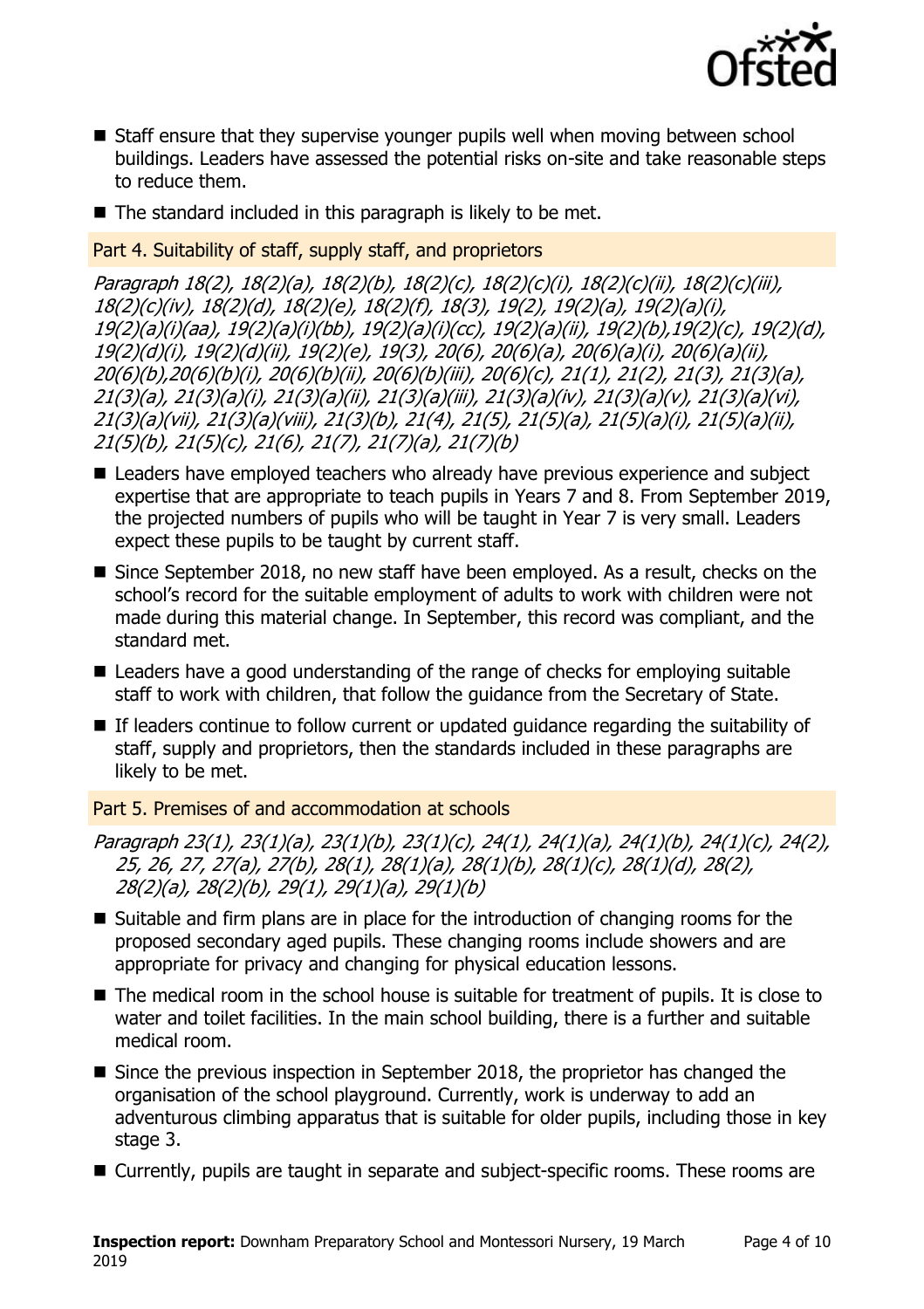

suitable in terms of resources, lighting and acoustics. Class sizes are small, and each room is adequately proportioned.

- Plans are underway for the introduction of a school kitchen so that meals can be prepared on-site. The positioning of the kitchen will mean that pupils must walk outside to reach the science and art rooms.
- Reception aged children have been relocated to the main school building since the previous inspection. Currently, these children do not have an outdoor area for their sole use as an outside classroom. Leaders are currently planning to use a suitable area outside the new classroom as an outdoor classroom.
- $\blacksquare$  If leaders' plans are implemented effectively, then the standards included in these paragraphs are likely to be met.

#### Part 8. Quality of leadership in and management of schools

#### Paragraph 34(1), 34(1)(a), 34(1)(b), 34(1)(c),

- Leaders have considered the implications of older pupils attending the school. Their aim is to be able to provide parents with the option of keeping their children at Downham before moving on to the next school to commence Year 9.
- Since the previous inspection, leaders continue to improve the school. The headmaster has a clear understanding of the independent school standards, and evidence shows that these are reviewed regularly. Leaders have an accurate understanding of the strengths and weaknesses of the school. There is strong capacity for further improvement.
- To ensure that all standards continue to be met with the increase in pupils' age to key stage 3, leaders will need to demonstrate that they have:
	- $\Box$  designed and effectively implemented a curriculum for pupils' personal, social, health education that is suitable for key stage 3, including career's guidance
	- $\Box$  provided outdoor classroom provision for children in Reception
	- $\Box$  ensured that the school's assessment processes are effectively used so that these pupils in keys stage 3 make good progress.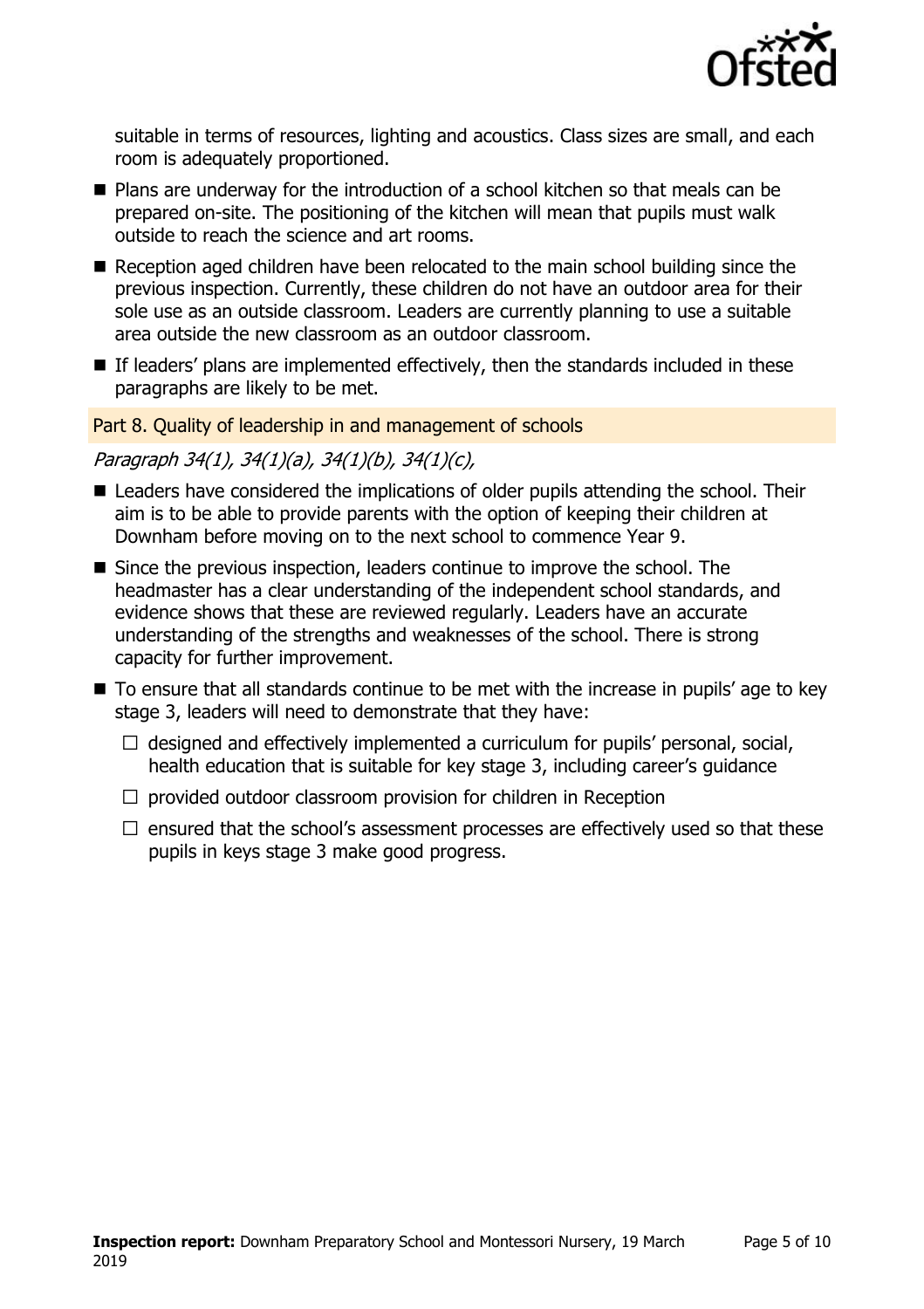

### **Compliance with regulatory requirements and national minimum standards for residential special schools**

The school is likely to meet the requirements of the schedule to the Education (Independent School Standards) Regulations 2014 ('the independent school standards'), the national minimum standards for residential special schools and associated requirements that are relevant to the material change.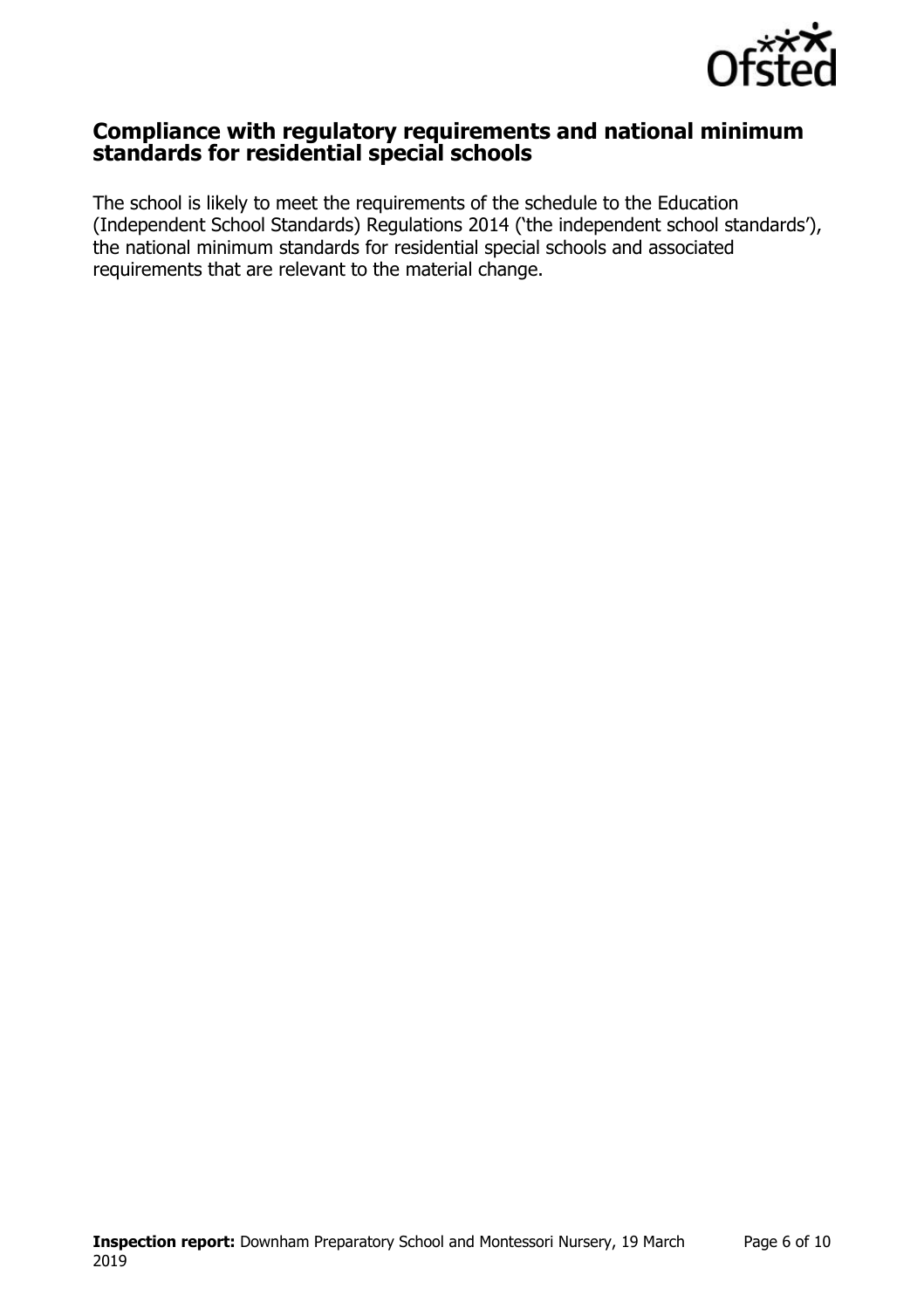

## **School details**

| Unique reference number | 121251   |
|-------------------------|----------|
| DfE registration number | 926/6143 |
| Inspection number       | 10099586 |

This inspection was carried out under section 162(4) of the Education Act 2002, the purpose of which is to advise the Secretary of State for Education about the school's likely compliance with the independent school standards relevant to the material change that the school has applied to make.

| Type of school                       | Other independent school |
|--------------------------------------|--------------------------|
| School status                        | Independent school       |
| Proprietor                           | Mrs E Laffeaty-Sharpe    |
| <b>Headteacher</b>                   | Mark Jefferson           |
| Annual fees (day pupils)             | $£6,426 - £9,900$        |
| Telephone number                     | 01366 388 066            |
| Website                              | www.downhamprep.co.uk    |
| <b>Email address</b>                 | office@downhamprep.co.uk |
| Date of previous standard inspection | 18 to 20 September 2018  |

#### **Pupils**

|                                        | <b>School's current School's</b><br>position | proposal | Inspector's<br>recommendation |
|----------------------------------------|----------------------------------------------|----------|-------------------------------|
| Age range of pupils                    | $2$ to $11$                                  | 4 to 13  | 4 to 13                       |
| Number of pupils on the<br>school roll | 151                                          | 200      | 150                           |

- 1. The number requested by the school to the DfE, included the nursery provision. The nursery has a separate unique reference number EY305661. During this inspection, the registration in terms of pupils' ages and number for the nursery provision and the school was clarified and agreed*.*
- 2. Pupils will join the school's admission register from age four, as they start school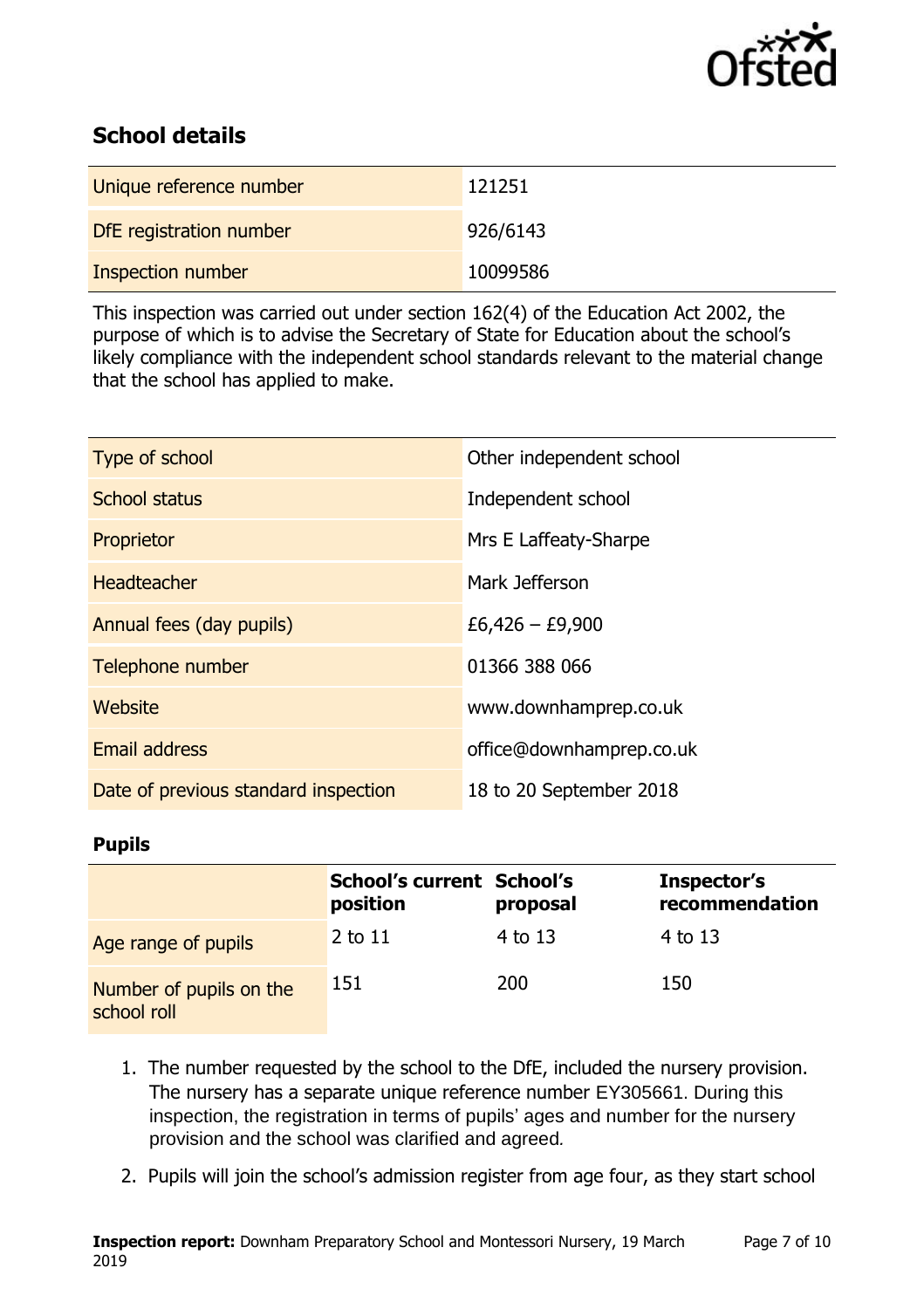

in Reception. Consequently, the numbers requested for this material change were much higher than required. The inspector has adjusted the number as a recommendation to the DfE, to include the school unique reference number only.

#### **Pupils**

|                                                        | School's current position School's proposal |       |
|--------------------------------------------------------|---------------------------------------------|-------|
| <b>Gender of pupils</b>                                | Mixed                                       | Mixed |
| Number of full-time pupils<br>of compulsory school age | 99                                          | 150   |

#### **Information about this school**

- Downham Preparatory and Montessori Nursery School is a small independent day school that is privately owned.
- On the school site there is a nursery provision that has a separate registration number and caters for children from zero to four years. Children then move into the school to start their Reception year.
- The proprietor also owns a second nursery setting that is located close to the school.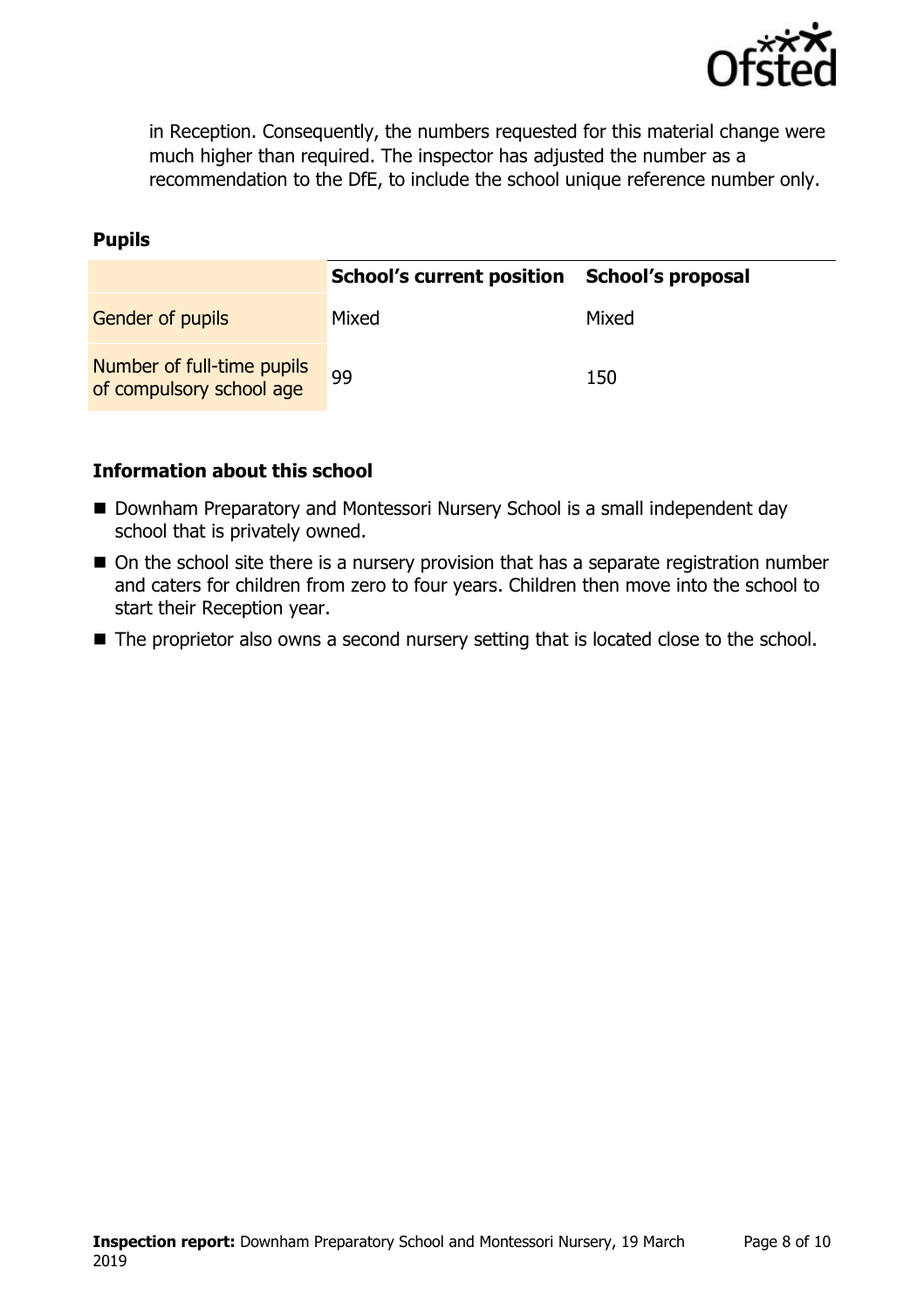

## **Information about this inspection**

- $\blacksquare$  The school applied for a material change to change its age range from two to 11 years, in order to provide education for a small number of pupils up to the age of 13 years. In this inspection, clarification was made regarding the overlap of ages with the nursery. The change to the age range was agreed. The school age range is requested as four to 13, with school education commencing at Reception. The school still provides education for zero to four in the nursery.
- The inspector held meetings with the proprietor and the headteacher. A meeting was held with the head of curriculum, who is also the designated safeguarding leader.
- The inspector visited classes to determine the quality of the curriculum provision for older pupils. The inspector undertook a tour of the school and premises to check the suitability of leaders' plans and improvements.
- A range of relevant documentation was scrutinised.

#### **Inspection team**

Kim Hall, lead inspector **Her Majesty's Inspector**